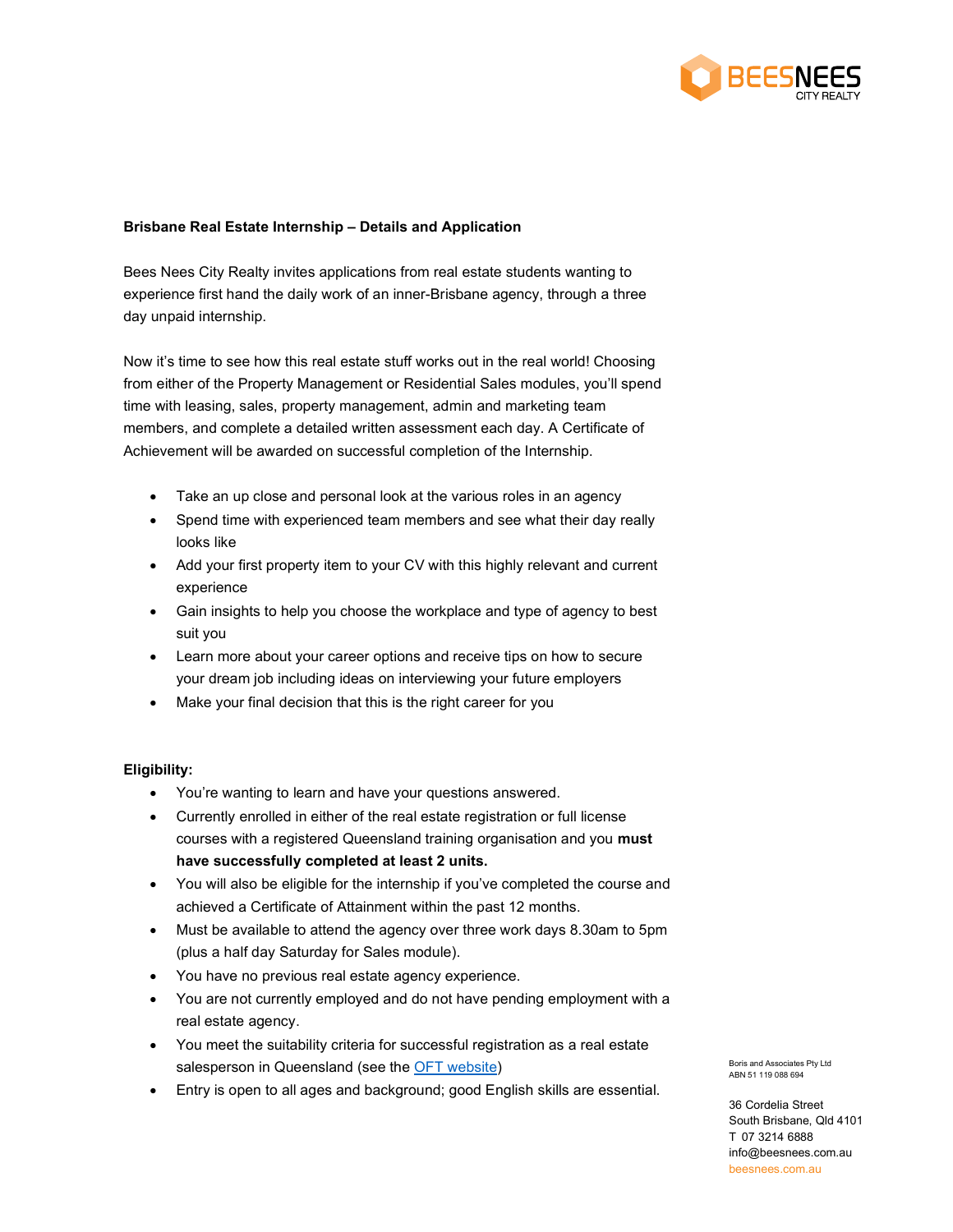## Details:

Property Management module:

- Leasing residential property: spend time with our Leasing Manager researching and recommending market rent; promoting and showing property; assessing tenancy applications; use of technology for landlord and tenant communications.
- Inspecting property: accompany a Property Manager for routine inspections, entry and exit inspections; learn how we assess, report and process each of these important tasks
- Property Maintenance: our team has a full-time Maintenance Co-ordinator and you'll watch and learn as they assess maintenance tasks and requests, consider options for trades and co-ordinate approvals and property access.
- Lease renewals; rent reviews and arrears management: You're learning the legislation – here you'll see what happens in the real world when we have to work with it and achieve practical results for our landlord clients.
- New business and marketing: Every agency loses properties from their rent roll as they're sold or owners move into them etc. Learn how our Client Service Manager prospects for new landlords and our Marketing Manager promotes our services through social and online media and off-line tools.
- Career options: in this session our Principal will answer your questions and help map your options in the profession; learn about how different agency management structures can impact your role and the support/training; franchise versus independent agencies; discuss some remuneration models commonly used; how to sell yourself and secure the best positions
- Learn about Sales: each Property Management Intern will spend a half day in the Sales Team. Even if this isn't your chosen stream in the profession, it's critical you can work with and understand this important part of agency service.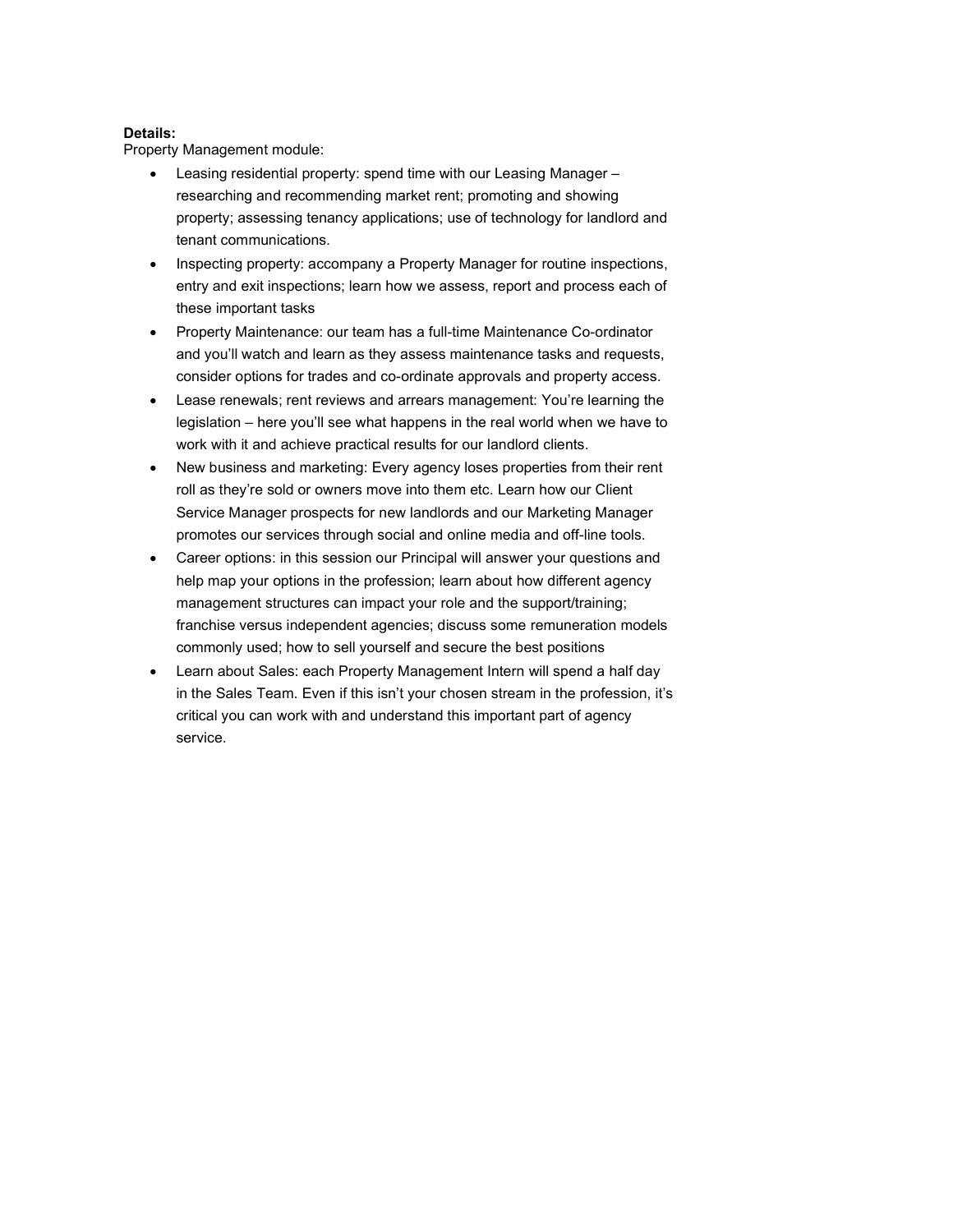Sales Module:

- Prospecting: Many entrants to our profession think we sell property, but our first sale is to property owners – without them we have no job! See how our Sales Team work the database of past contacts and prospect for their next listing.
- Market appraisals and pricing: get involved and assist as we prepare sales appraisals, researching recent sales and current competition.
- Listing presentation: very few of these run to a script in the real world watch first hand as we explain our service and ask for the listing.
- Promoting the property: assist with preparation and updating of real property ads on the major portals and social media.
- Inspecting property: accompany our Sales Team on buyer inspections, including Saturday open homes; learn about the technology we use to ensure ease of communication for our buyers, along with reporting to our seller clients.
- Negotiating the sale: observe up close as we work with buyers and sellers to achieve sales: learn first hand how we really earn our fees through the art of negotiating
- See how we complete contracts, carry out building and valuation inspections and follow the deal through to, and beyond, settlement day.
- Agency promotion: work with our Marketing Manager and learn how we build the agency's profile and support the team's search for listings; use of research and promotional tools including social media and blogging.
- Career options: in this session our Principal will answer your questions and help map your options in the profession; learn about how different agency management structures can impact your role and the support/training; franchise versus independent agencies; discuss some remuneration models commonly used; how to sell yourself and secure the best positions
- Learn about Property Management: each Sales Intern will spend half a day in the Property Management Team. Even if this isn't your chosen stream in the profession, it's critical you can work with and understand this important part of agency service.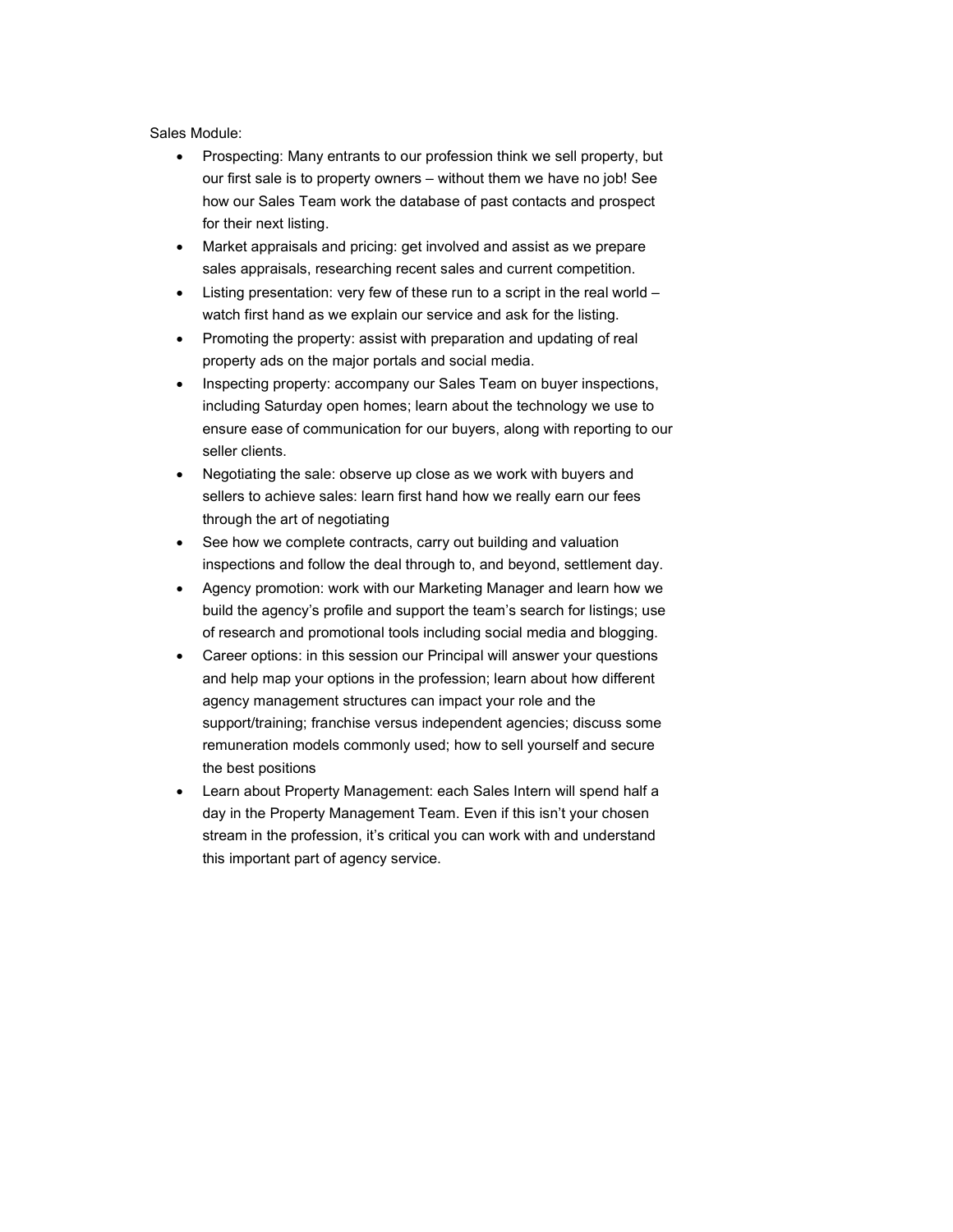#### More about Bees Nees City Realty

Independent and privately-owned, South Brisbane based and established in 2006, we were the REIQ's Queensland Agency of the Year (Medium) in 2019. We're a team of 13 including salespeople, property managers, leasing manager, new business consultant, maintenance co-ordinator, admin and marketing.

Our General Manager Clint has worked in real estate, and at Bees Nees, since 2006. He's the Chair of the REIQ's Property Management Chapter Committee. Our Sales Manager Rebecca joined this profession in 1997 and is experienced sales leader and franchise manager. Rebecca is the Southern Suburbs Zone Chair for the REIQ.

Our leaders believe in lifting the standards of our profession and that's best achieved through a stronger and ongoing education beyond the entry qualifications. We offer this Internship to help new entrants make sound decisions on joining this career and to help you succeed moving into employment. It's also an opportunity for us to meet and work with potential recruits for our team.

Your Internship will be supervised by agency Principal, Rob Honeycombe. Rob has worked in real estate since 1991 as a salesperson, agency owner, project marketer, investor and property developer. He is the REIQ's past Queensland Chairman and a Life Member. Rob will oversee your progress, help you explore your career options and provide a sounding board to maximise your Internship experience.

#### Next steps:

- 1. Read the above outline and be sure you meet the eligibility criteria and can commit to a full week of learning.
- 2. Complete the attached Application and return, along with your resume, to Rob Honeycombe at md@beesnees.com.au
- 3. If you're short-listed you'll be invited to attend a 10 minute Zoom interview.
- 4. The Internship is currently only available to one student each month; if you are a successful candidate the dates will be agreed and confirmed in writing.